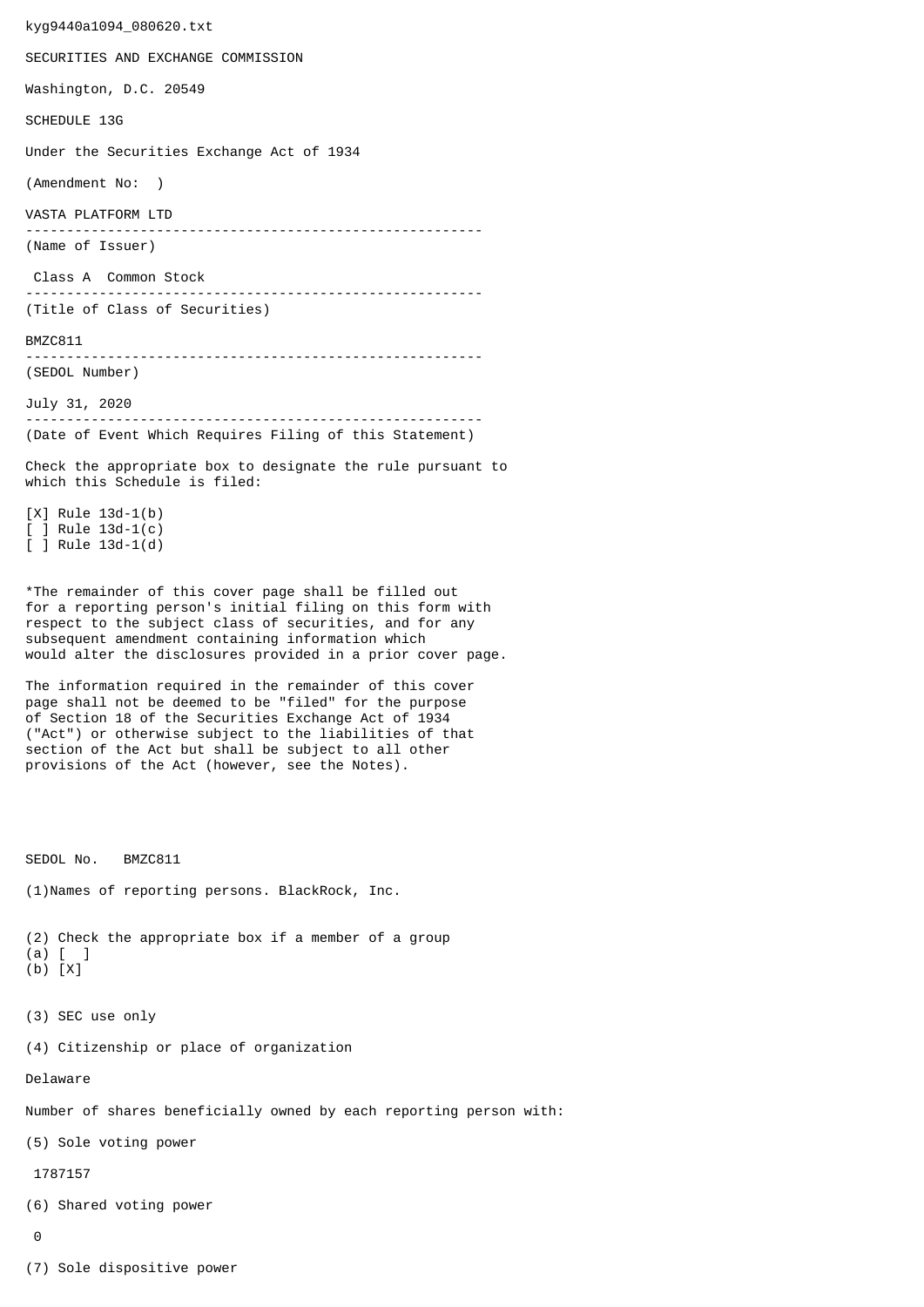```
 2028275
(8) Shared dispositive power
 \boldsymbol{\Theta}(9) Aggregate amount beneficially owned by each reporting person
  2028275
(10) Check if the aggregate amount in Row (9) excludes certain shares
(11) Percent of class represented by amount in Row 9
 10.9%
(12) Type of reporting person
HC
Item 1.
Item 1(a) Name of issuer:
           -----------------------------------------------------------------------
VASTA PLATFORM LTD
Item 1(b) Address of issuer's principal executive offices:
-----------------------------------------------------------------------
AV. PAULISTA, 901, 5TH FLOOR BELA VISTA
SAO PAULO Brazil 01310
Item 2.
2(a) Name of person filing:
              ----------------------------------------------------------------------
BlackRock, Inc.
2(b) Address or principal business office or, if none, residence:
 -----------------------------------------------------------------------
BlackRock, Inc.
55 East 52nd Street
New York, NY 10055
2(c) Citizenship:
                            --------------------------------------------------------------------
 See Item 4 of Cover Page
2(d) Title of class of securities:
                                      -------------------------------------------------------------------
 Class A Common Stock
2(e) SEDOL No.:
See Cover Page
Item 3.
If this statement is filed pursuant to Rules 13d-1(b), or 13d-2(b) or (c),
check whether the person filing is a:
```
[ ] Broker or dealer registered under Section 15 of the Act;

[ ] Investment company registered under Section 8 of the

] Insurance company as defined in Section  $3(a)(19)$  of the Act;

[ ] An investment adviser in accordance with Rule  $13d-1(b)(1)(ii)(E)$ ;

[ ] Bank as defined in Section 3(a)(6) of the Act;

Investment Company Act of 1940;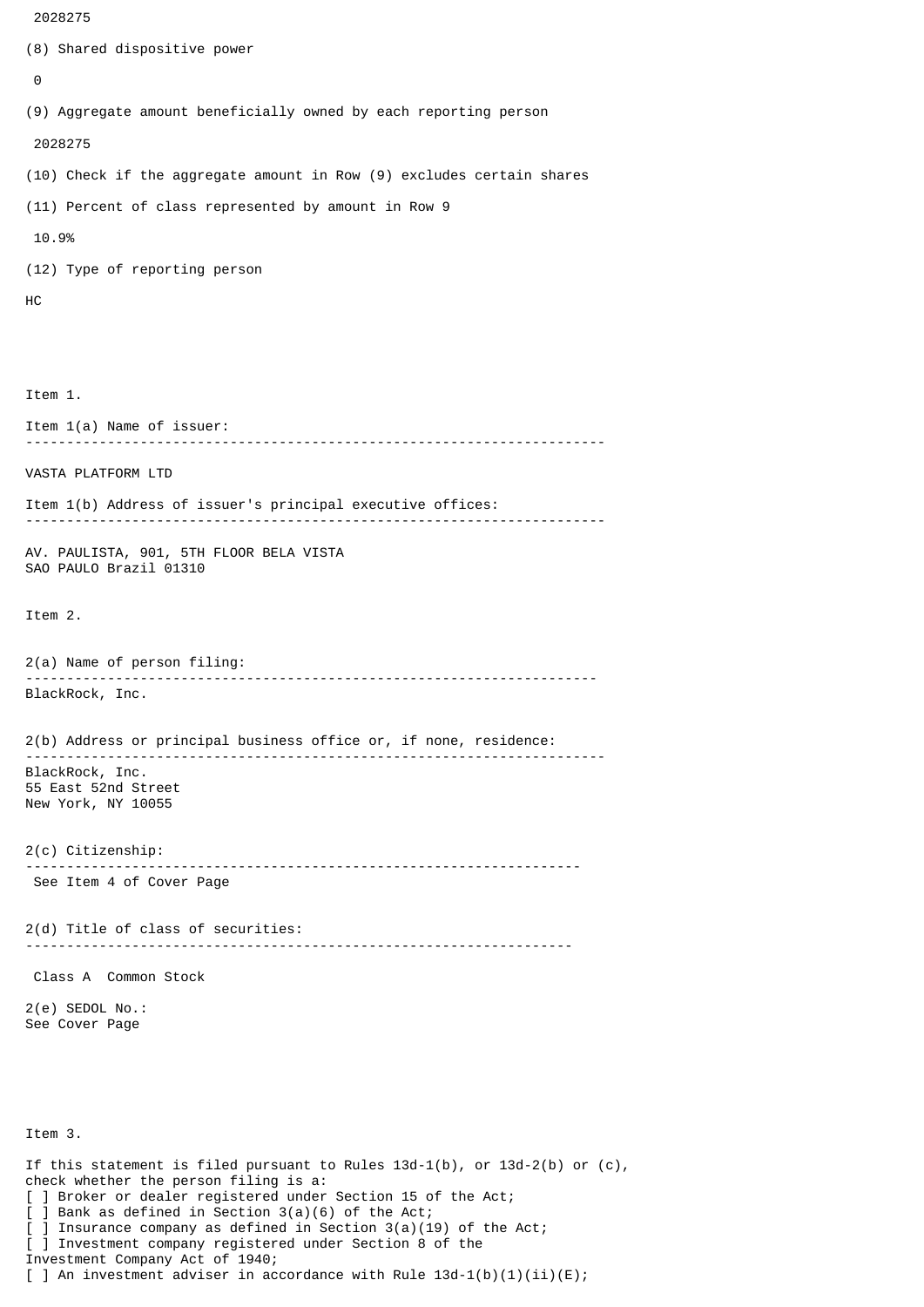[ ] An employee benefit plan or endowment fund in accordance with Rule  $13d-1(b)(1)(ii)(F);$ [X] A parent holding company or control person in accordance with Rule  $13d-1(b)(1)(ii)(G);$ [ ] A savings associations as defined in Section 3(b) of the Federal Deposit Insurance Act (12 U.S.C. 1813); [ ] A church plan that is excluded from the definition of an investment company under section  $3(c)(14)$  of the Investment Company Act of 1940; [ ] A non-U.S. institution in accordance with Rule 240.13d-1(b)(1)(ii)(J);  $\lceil$  ] Group, in accordance with Rule 240.13d-1(b)(1)(ii)(K). If filing as a non-U.S. institution in accordance with Rule  $240.13d-1(b)(1)(ii)(J)$ , please specify the type of institution: Item 4. Ownership Provide the following information regarding the aggregate number and percentage of the class of securities of the issuer identified in Item 1. Amount beneficially owned: 2028275 Percent of class 10.9% Number of shares as to which such person has: Sole power to vote or to direct the vote 1787157 Shared power to vote or to direct the vote  $\Theta$ Sole power to dispose or to direct the disposition of 2028275 Shared power to dispose or to direct the disposition of  $\Omega$ 

Item 5.

Ownership of 5 Percent or Less of a Class. If this statement is being filed to report the fact that as of the date hereof the reporting person has ceased to be the beneficial owner of more than 5 percent of the class of securities, check the following [ ].

Item 6. Ownership of More than 5 Percent on Behalf of Another Person

 If any other person is known to have the right to receive or the power to direct the receipt of dividends from, or the proceeds from the sale of, such securities, a statement to that effect should be included in response to this item and, if such interest relates to more than 5 percent of the class, such person should be identified. A listing of the shareholders of an investment company registered under the Investment Company Act of 1940 or the beneficiaries of employee benefit plan, pension fund or endowment fund is not required.

 Various persons have the right to receive or the power to direct the receipt of dividends from, or the proceeds from the sale of the common stock of VASTA PLATFORM LTD. No one person's interest in the common stock of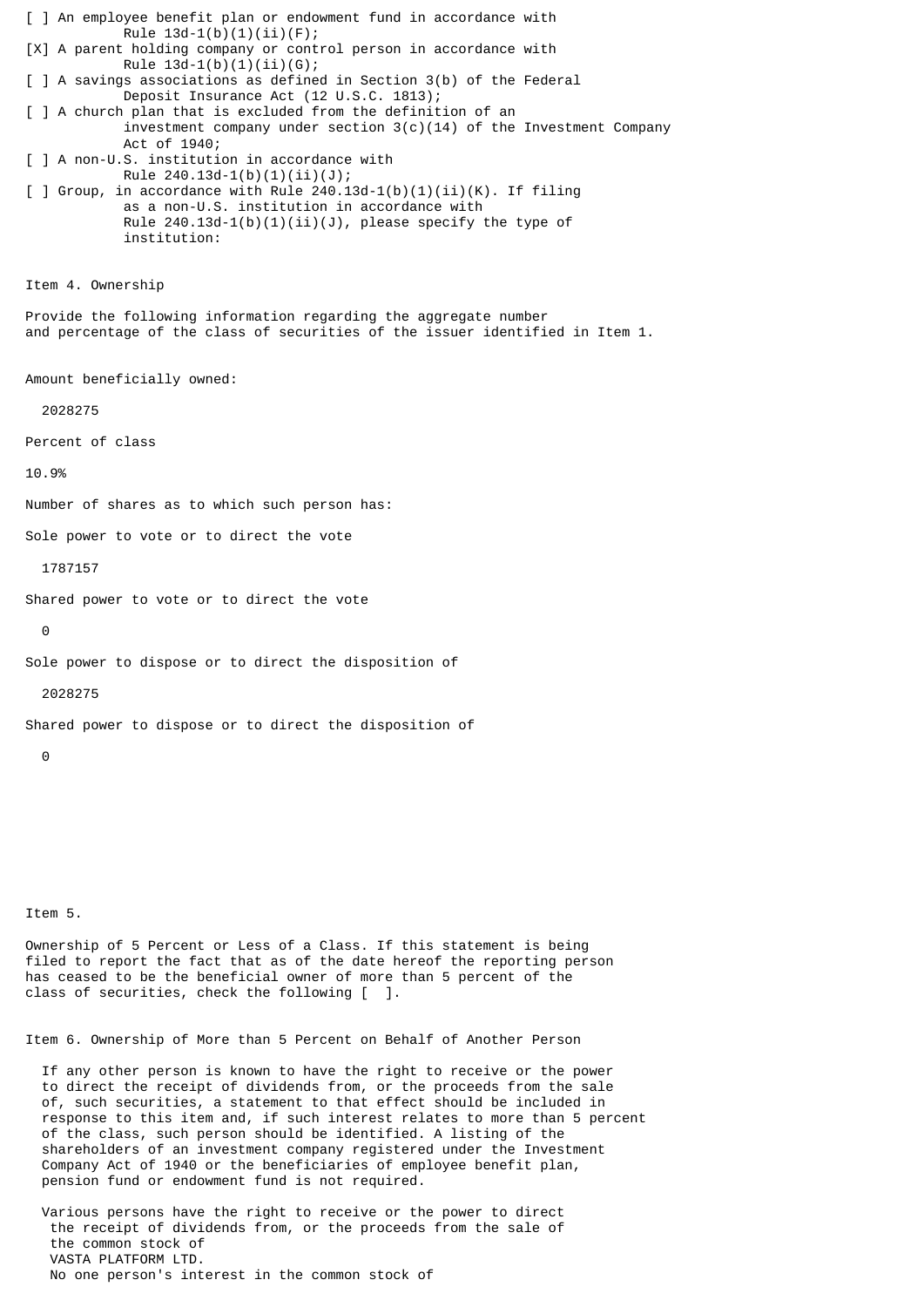VASTA PLATFORM LTD is more than five percent of the total outstanding common shares.

Item 7. Identification and Classification of the Subsidiary Which Acquired the Security Being Reported on by the Parent Holding Company or Control Person.

See Exhibit A

Item 8. Identification and Classification of Members of the Group

If a group has filed this schedule pursuant to Rule  $13d-1(b)(ii)(J)$ , so indicate under Item 3(j) and attach an exhibit stating the identity and Item 3 classification of each member of the group. If a group has filed this schedule pursuant to Rule  $13d-1(c)$  or Rule  $13d-1(d)$ , attach an exhibit stating the identity of each member of the group.

## Item 9. Notice of Dissolution of Group

Notice of dissolution of a group may be furnished as an exhibit stating the date of the dissolution and that all further filings with respect to transactions in the security reported on will be filed, if required, by members of the group, in their individual capacity.

See Item 5.

Item 10. Certifications By signing below I certify that, to the best of my knowledge and belief, the securities referred to above were acquired and are held in the ordinary course of business and were not acquired and are not held for the purpose of or with the effect of changing or influencing the control of the issuer of the securities and were not acquired and are not held in connection with or as a participant

in any transaction having that purpose or effect.

Signature.

After reasonable inquiry and to the best of my knowledge and belief, I certify that the information set forth in this statement is true, complete and correct.

Dated: August 6, 2020 BlackRock, Inc.

Signature: Spencer Fleming

-------------------------------------------

Name/Title Attorney-In-Fact

The original statement shall be signed by each person on whose behalf the statement is filed or his authorized representative. If the statement is signed on behalf of a person by his authorized representative other than an executive officer or general partner of the filing person, evidence of the representative's authority to sign on behalf of such person shall be filed with the statement, provided, however, that a power of attorney for this purpose which is already on file with the Commission may be incorporated by reference. The name and any title of each person who signs the statement shall be typed or printed beneath his signature.

Attention: Intentional misstatements or omissions of fact constitute Federal criminal violations (see 18 U.S.C. 1001).

Exhibit A